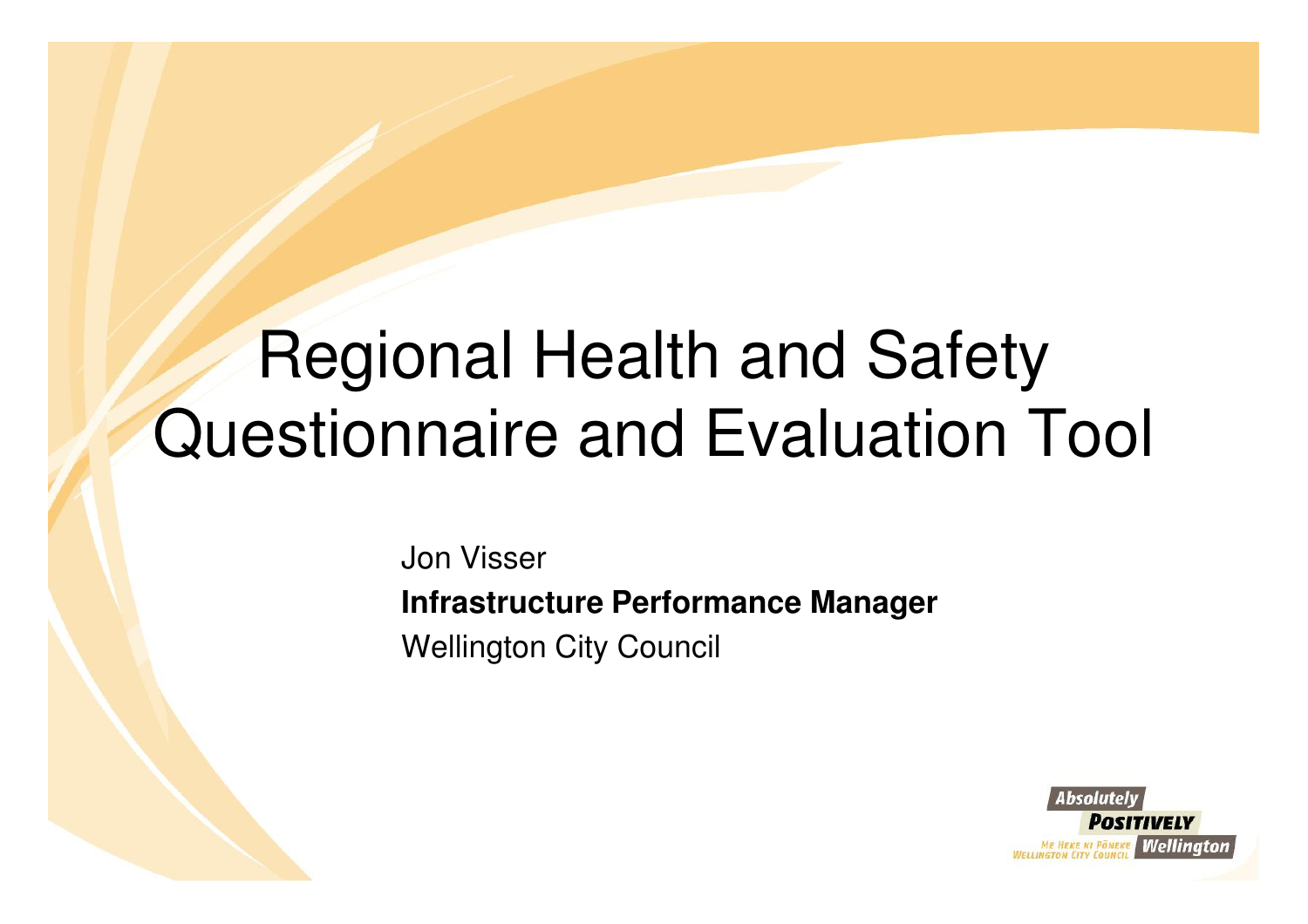# Background

- • Various pre-qualification systems in place (within industry & local authorities).
- • Capacity engaging same contractors for a variety of clients (WCC, HCC & UHCC).
- • Desire to minimise overhead costs for all parties involved while still meeting Principal's H&S obligations.

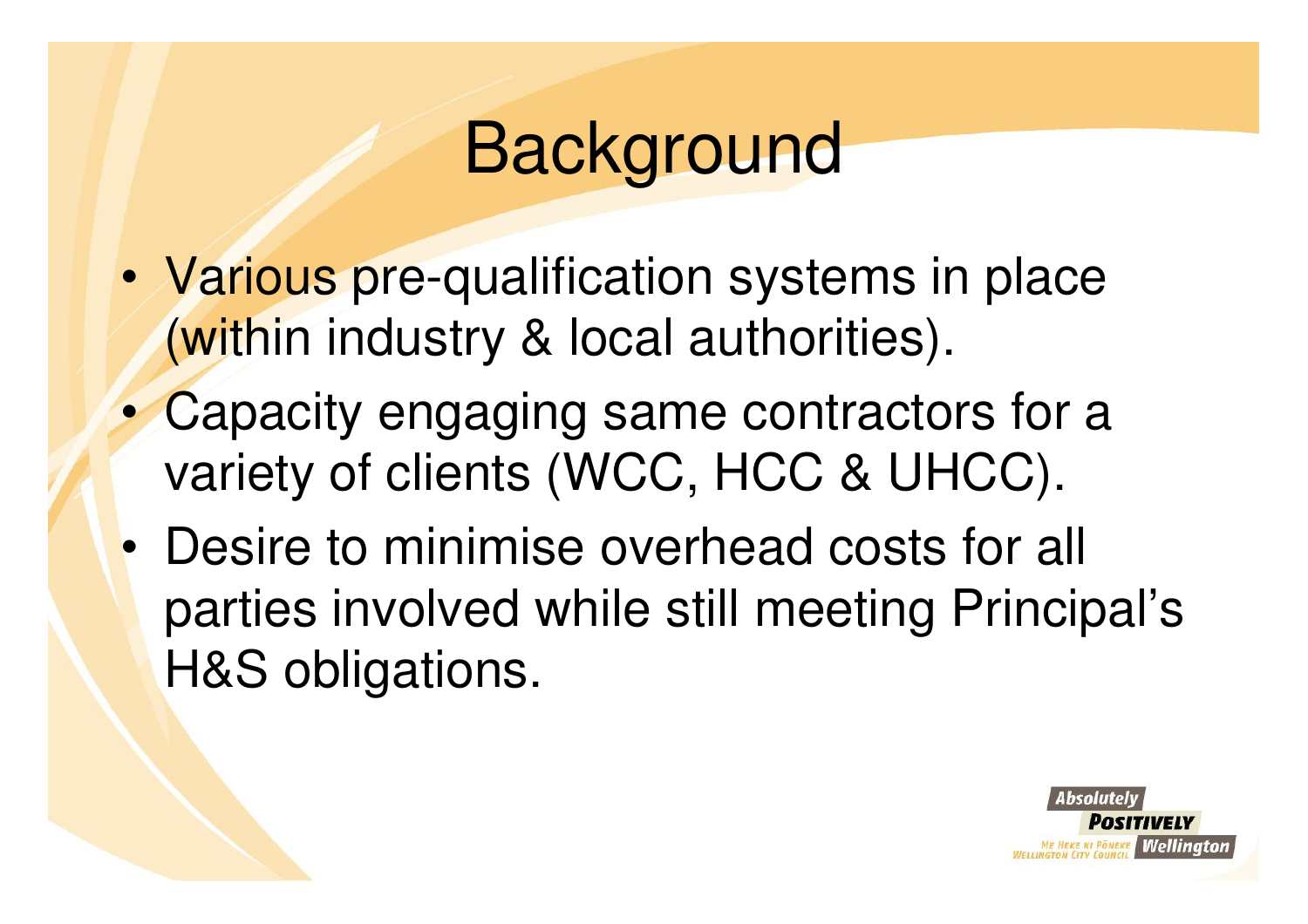# Project Team

- •Prithi Gajanayaka (PM, Capacity)
- •Mark Avery (independent H&S consultant)
- $\bullet$ Iqbal Idris (Capacity)
- •Brian Smith (Capacity)
- •Jon Visser (WCC)

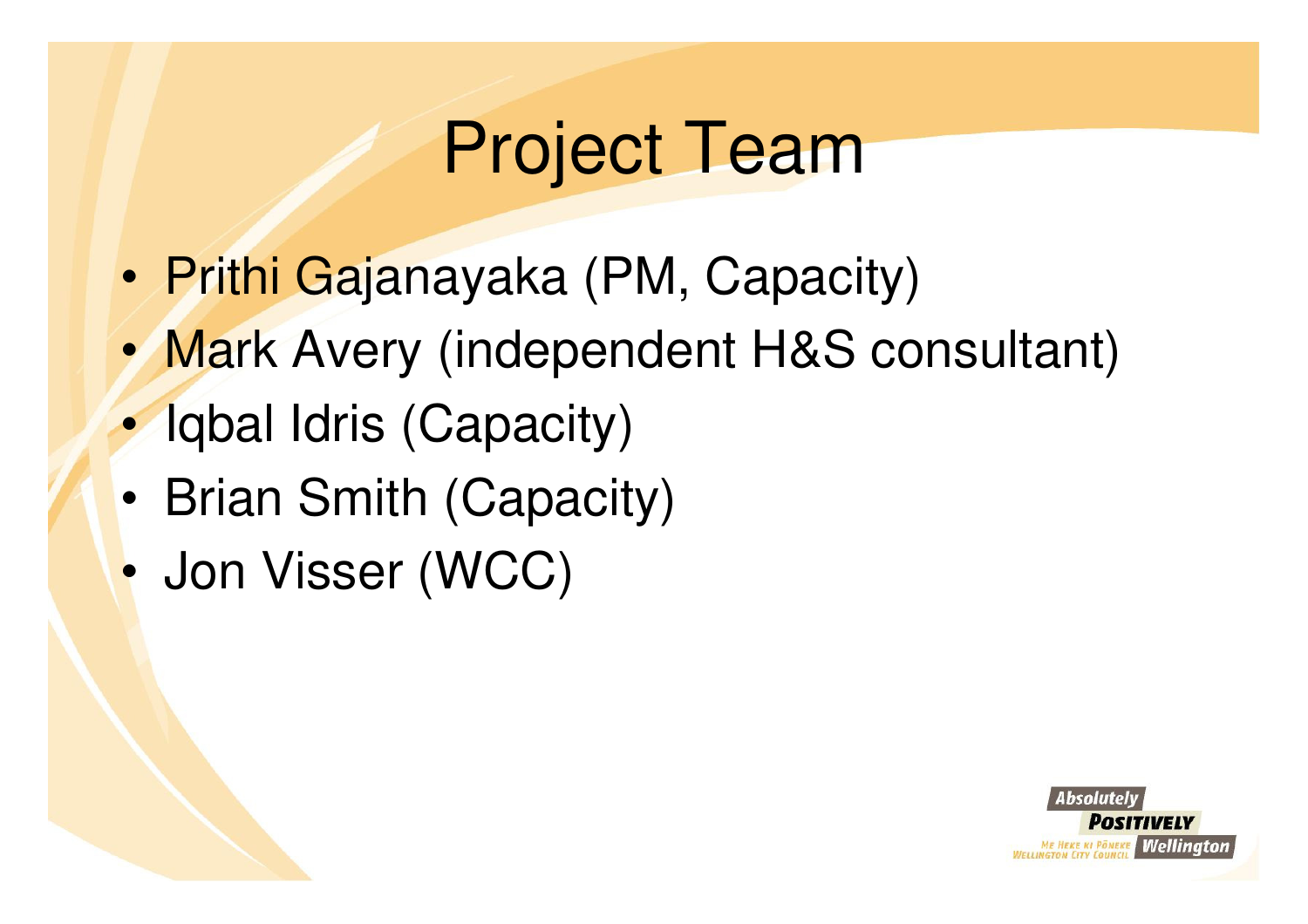# Single Evaluation Tool

- •Developed Feb to Aug 2009.
- • Considered other accreditation systems:
	- –ACC
	- Operate Safe
- • Incorporated additional industry standard questions & reference check.

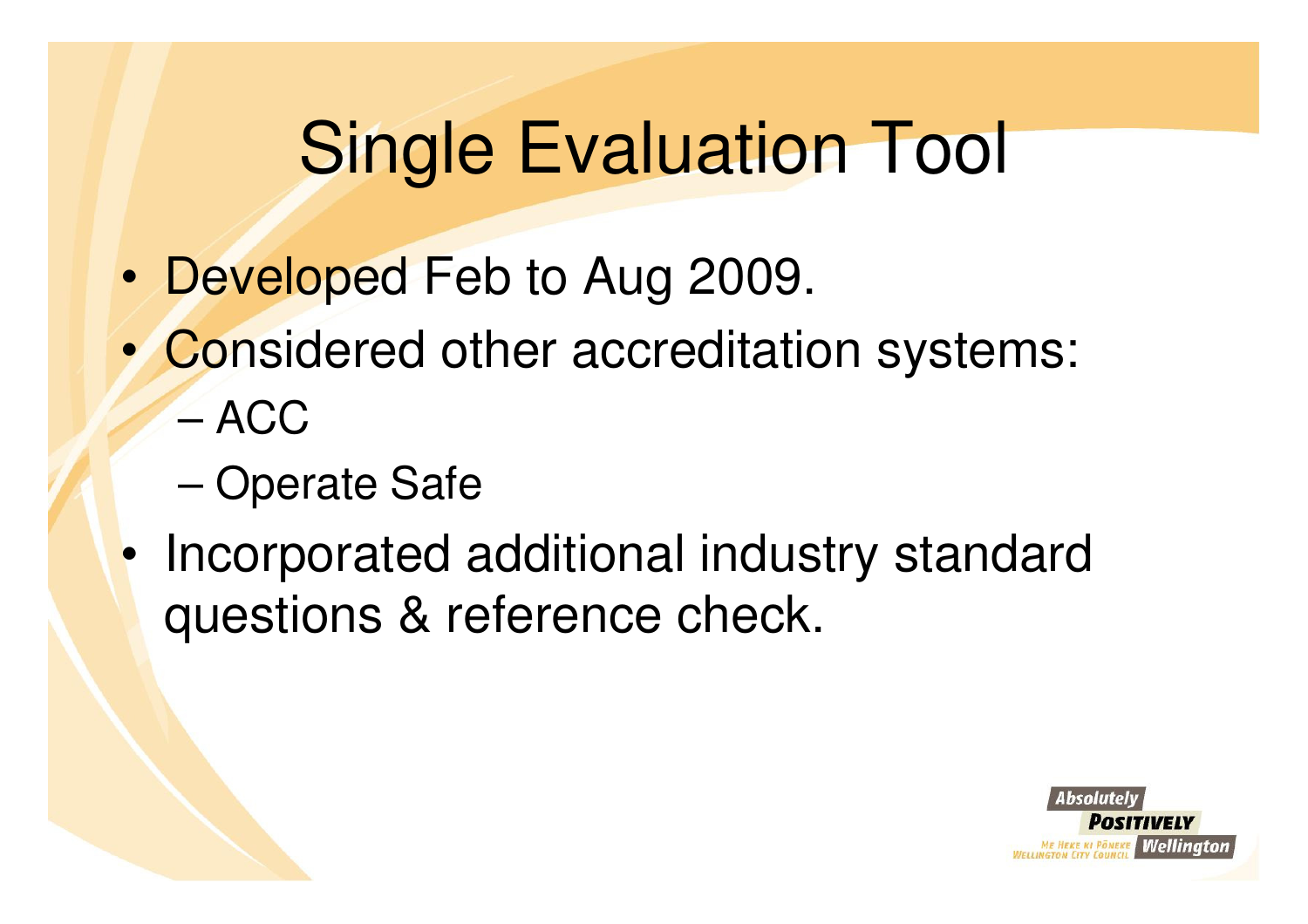# Result:

- Contractor details & **instructions**
- Part One: Contractors with accreditation
- Part Two: Contractors without accreditation
- Appendix: Referee evaluation sheet







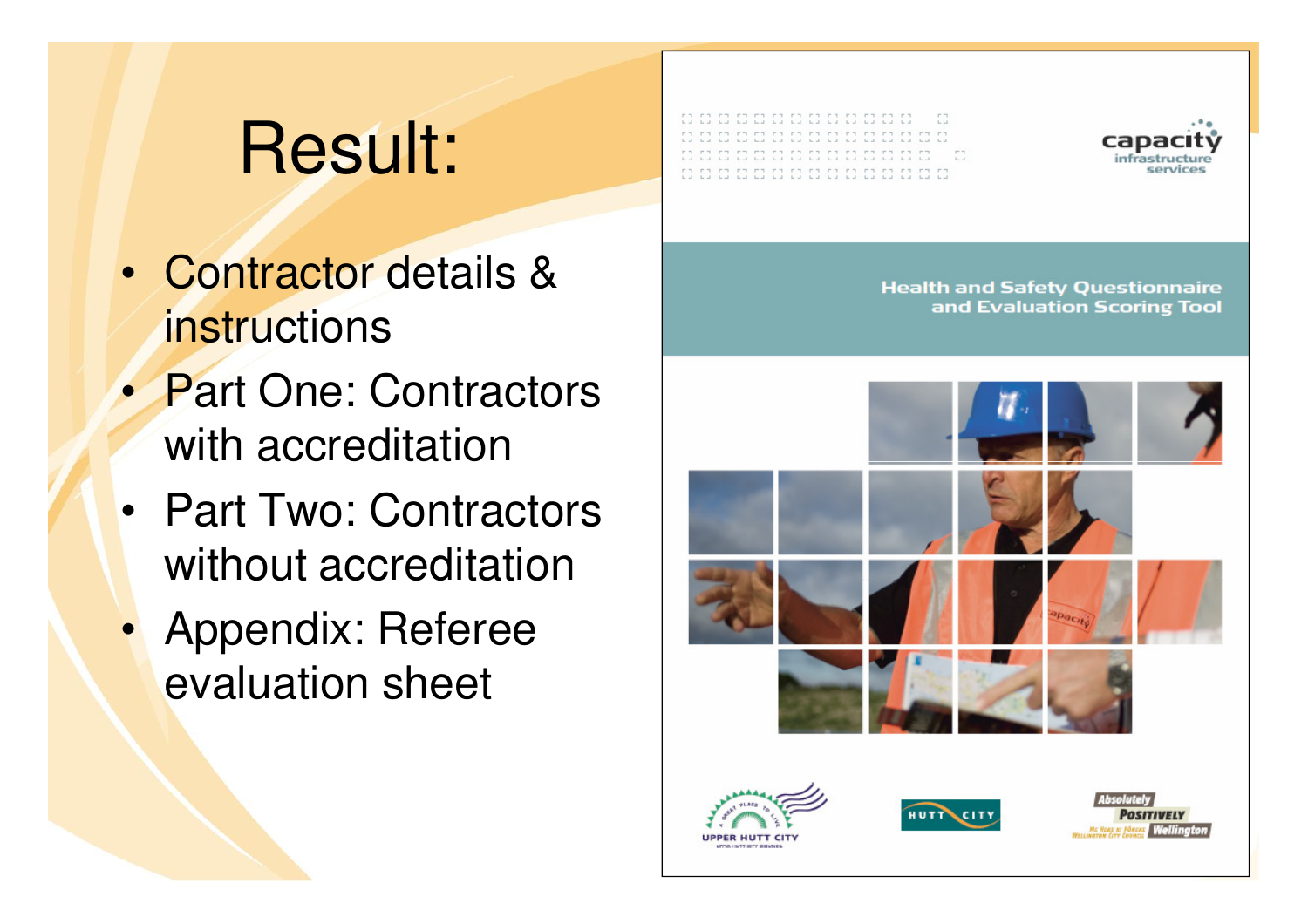#### Used For:

- • Evaluation of contractors' H&S systems and track record before adding them to a "compliant contractor register".
- •Contractors tendering for simple works.
- • More significant works if supplemented by additional H&S criteria in tender docs.